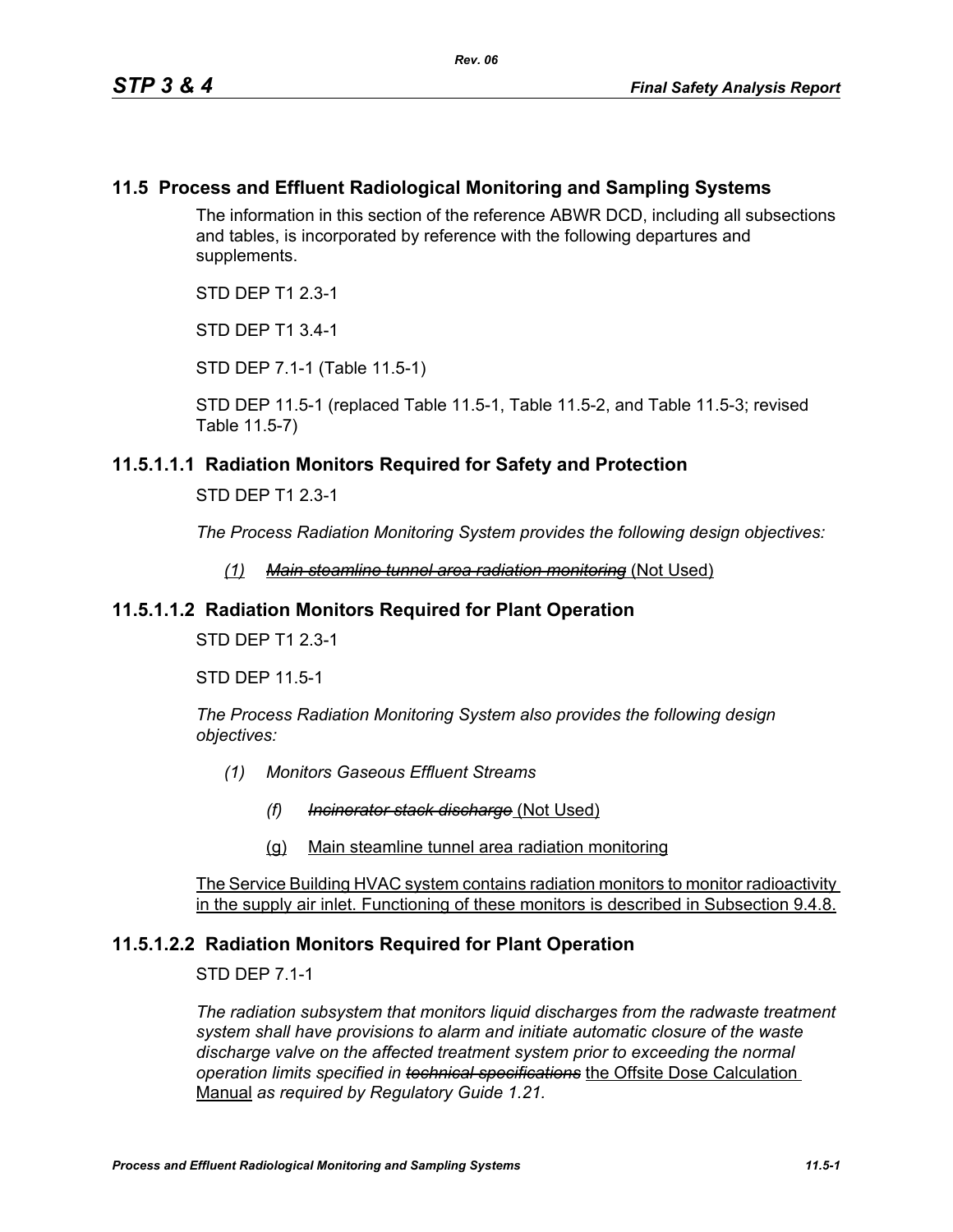# **11.5.2.1.1 Main Steamline (MSL) Radiation Monitoring**

STD DEP T1 2.3-1

This departure changes Main Steamline Radiation Monitors from safety to non-safety. Therefore, this section has been moved to Subsection 11.5.2.2.12.

# <span id="page-1-0"></span>**11.5.2.1.2 Reactor Building HVAC Radiation Monitoring**

STD DEP 11.5-1

*The system consists of four redundant instrument channels. Each channel consists of a digital gamma-sensitive GM detector and a control room radiation monitor. Power is supplied to channels A, B, C, and D monitors from vital 120 VAC Divisions 1, 2, 3 and 4, respectively. A two-pen recorder powered from the 120 VAC instrument bus allows the output of any two channels to be recorded by the use of selection switches.*

*Each radiation monitor has four* three *trip circuits: two upscale one downscale and one inoperative similar to MSL radiation monitors* and one downscale/inoperative.

*A high-high, inoperative or a downscale* downscale/inoperative *trip in the radiation monitor results in a channel trip which is provided to LDS. Any two-out-of-four channel trips will result in the initiation by LDS of the Standby Gas Treatment System (SGTS) and in the isolation of the secondary containment (including closure of the containment purge and vent valves and closure of the Reactor Building ventilating exhaust isolation valves).*

*Each radiation monitor will display the measured radiation level in mGy/h* mSv/h.

#### **11.5.2.1.3 Fuel Handling Area Ventilation Exhaust Radiation**

STD DEP 11.5-1

*This subsystem monitors the radiation level in the fuel handling area ventilation exhaust duct. The system consists of four channels which are physically and electrically independent of each other. Each channel consists of a digital gammasensitive GM detector and a control room radiation monitor. Power for channels A, B, C, and D is supplied from the vital 120 VAC Divisions 1, 2, 3 and 4, respectively.*

*Each radiation monitor has four* three *trip circuits: two upscale one downscale and one inoperative similar to the MSL radiation monitors* and one downscale/inoperative. *This subsystem performs the same trip functions as those described in Subsection [11.5.2.1.2](#page-1-0) for the Reactor Building HVAC exhaust radiation monitoring.*

#### **11.5.2.1.4 Control Building HVAC Radiation Monitoring**

STD DEP 11.5-1

*The Control Building HVAC Radiation Monitoring Subsystem is provided to detect the radiation level in the normal outdoor air supply, automatically closes the outdoor air intake and the exhaust dampers, and initiates automatically the emergency air filtration*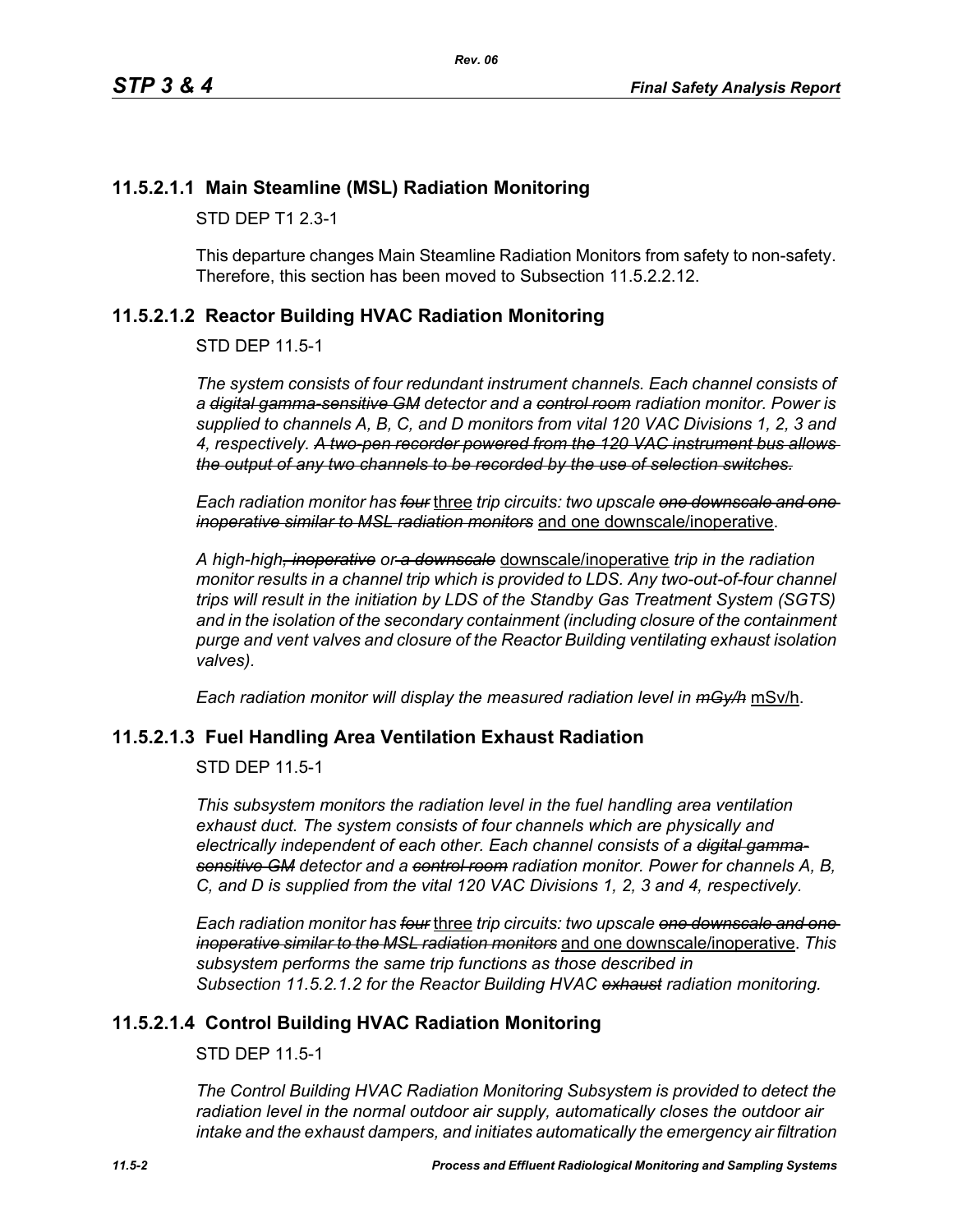*system. The emergency air filtration system fans shall be started and area exhaust fans stopped on high radiation.*

*Each radiation channel consists of a digital gamma-sensitive GM detector and a radiation monitor which is located in the control room.*

*Each radiation monitor has four* three trip circuits: two upscale *one inoperative and one downscale* and one downscale/inoperative. *All trips are displayed on the appropriate radiation monitor and each actuates a control room annunciator.*

# **11.5.2.1.5 Drywell Sumps Discharge Radiation Monitoring**

STD DEP 11.5-1

*This subsystem monitors the radiation level in the liquid waste transferred in the drain line from the drywell LCW and HCW sumps to the Radwaste System. One monitoring channel is provided in each sump drain line. Each channel uses an ionization chamber which* detector *is located on the drain line from the sump just downstream from the outboard isolation valve. The output from each sensor* detector *is fed to a radiation monitor in the control room for display, recording and annunciation.*

# **11.5.2.2.1 Offgas Pre-Treatment Radiation Monitoring**

STD DEP 11.5-1

*A continuous sample is extracted from the offgas pipe via a stainless steel sample line. It is then passed through a sample chamber and a sample panel before being returned to the suction side of the steam jet air ejector (SJAE). The sample chamber is a stainless steel pipe which is internally polished to minimize plateout. It can be purged with room air to check detector response to background radiation by using a three-way*  solenoid-operated valve. The valve is controlled by a switch located in the main control room. The sample panel measures and indicates sample line flow. A <del>digital gamma</del>*sensitive GM detector is positioned adjacent to the vertical sample chamber and is connected to radiation monitors in the main control room* which then send the data to the main control room to display.

*The radiation monitor has four* three *trip circuits: two upscale (high-high and high)*, *one downscale and one inoperative* and one downscale/inoperative.

# **11.5.2.2.2 Offgas Post-Treatment Radiation Monitoring**

STD DEP 7.1-1

STD DEP 11.5-1

*This subsystem monitors radioactivity in the offgas piping downstream of the offgas system charcoal absorbers adsorbers and upstream of the offgas system discharge valve. A continuous sample is extracted from the Offgas System piping, passed through the offgas post-treatment sample panel for monitoring and sampling, and returned to the Offgas System piping. The sample panel has a pair of filters (one for*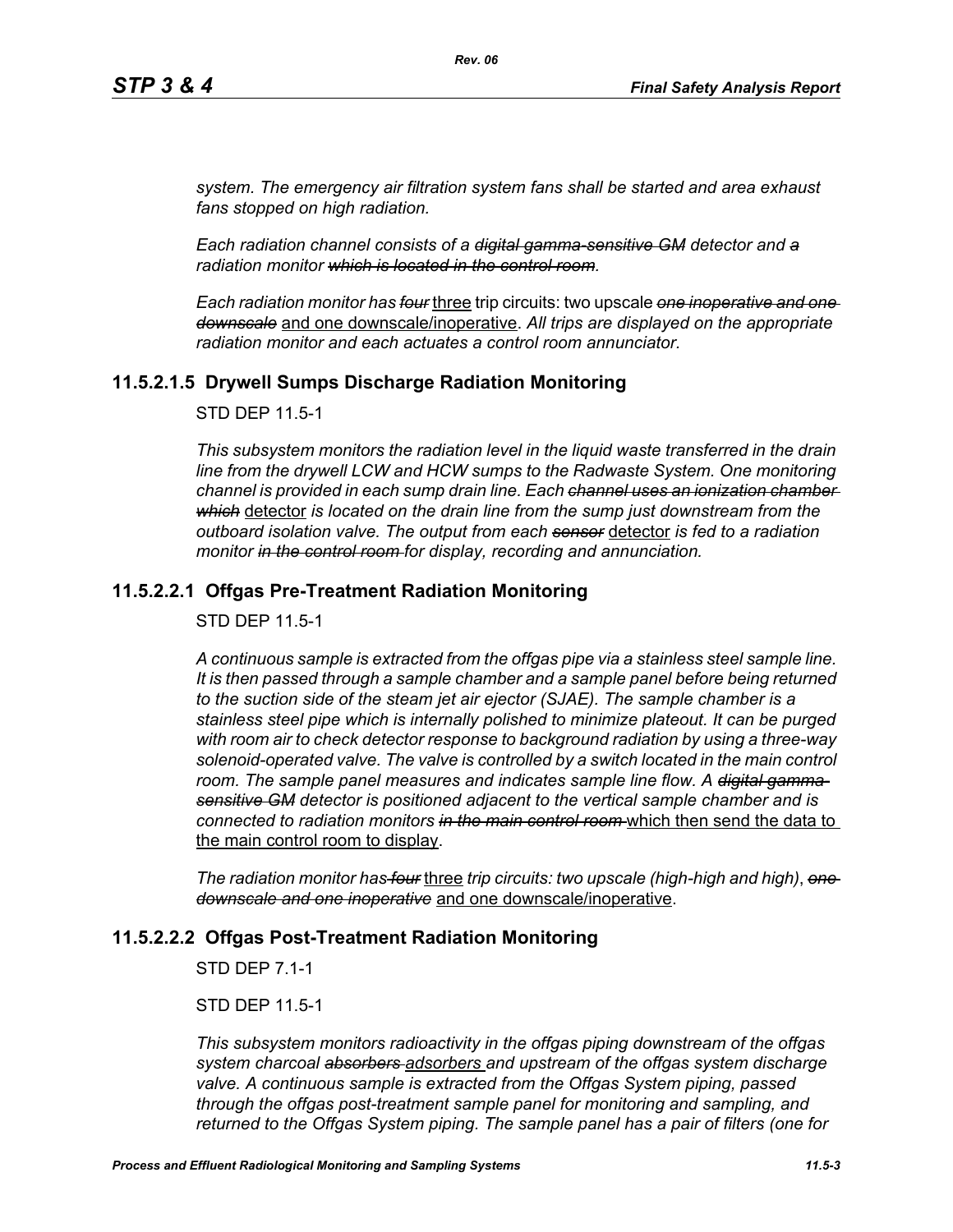*particulate collection and one for halogen collection) in parallel (with respect to flow) with two identical GM detectors. Two radiation monitors in the main control room analyze and* the data and then send the data to the main control room to *visually display the measured gross radiation level*.

*Each radiation monitor has* four *trip circuits: that indicate* three upscale (*high-high-high, high-high, high*)*, and* one *downscale/inoperative. Each trip is visually displayed on the radiation monitor*. Each trip is determined by the radiation monitor and then sent for visual display to the main control room. *The trips actuate corresponding main control room annunciators: offgas post-treatment high-high-high radiation, offgas posttreatment high-high radiation, and offgas post-treatment high and downscale/inoperative monitor.*

*High or low flow measured at the sample panel actuates an annunciator in the control room to indicate abnormal flow.*

*The high-high-high and downscale trip/inoperative outputs initiate closure of the offgas system discharge and bypass valves* valve. *The high-high-high trip setpoint is determined so that valve closure is initiated prior to exceeding technical specification limit. Any one high-high channel trip initiates alignment of the Offgas System flow valves to achieve treatment through the charcoal vault.* provided in the Offsite Dose Calculation Manual. Any one *High*High-High channel trip from the gaseous channels closes the offgas bypass valve.

#### **11.5.2.2.3 Charcoal Vault Radiation Monitoring**

STD DEP 11.5-1

*The charcoal vault is monitored for gross gamma radiation level with a single instrument channel. The channel includes a digital sensor and converter*'sta*, and a radiation monitor. The sensor*detector *is located outside the vault on the HVAC exhaust line from the vault*. *The radiation monitor is located in the main control room* analyzes the data and then sends the data for visual display to the main control room. *The channel provides for sensing and readout of gross gamma radiation over a range of six logarithmic decades (0.01 to 104 mGy/h)*.

*The monitor has one adjustable* two trip circuits: one *upscale trip circuit for alarm and one downscale* downscale/inoperative *trip for instrument trouble.* The trip outputs are alarmed in the main control room*. Power to the monitor is supplied from 120 VAC vital non-1E bus.*

#### **11.5.2.2.4 Plant Stack Discharge Radiation Monitoring**

STD DEP 11.5-1

*A representative sample is continuously extracted from the ventilation ducting through an isokinetic probe in accordance with ANSI N13.1 and passed through the stack ventilation sample panels for monitoring and sampling, and returned to the ventilation ducting. Each sample panel has a pair of filters (one for particulate collection and one*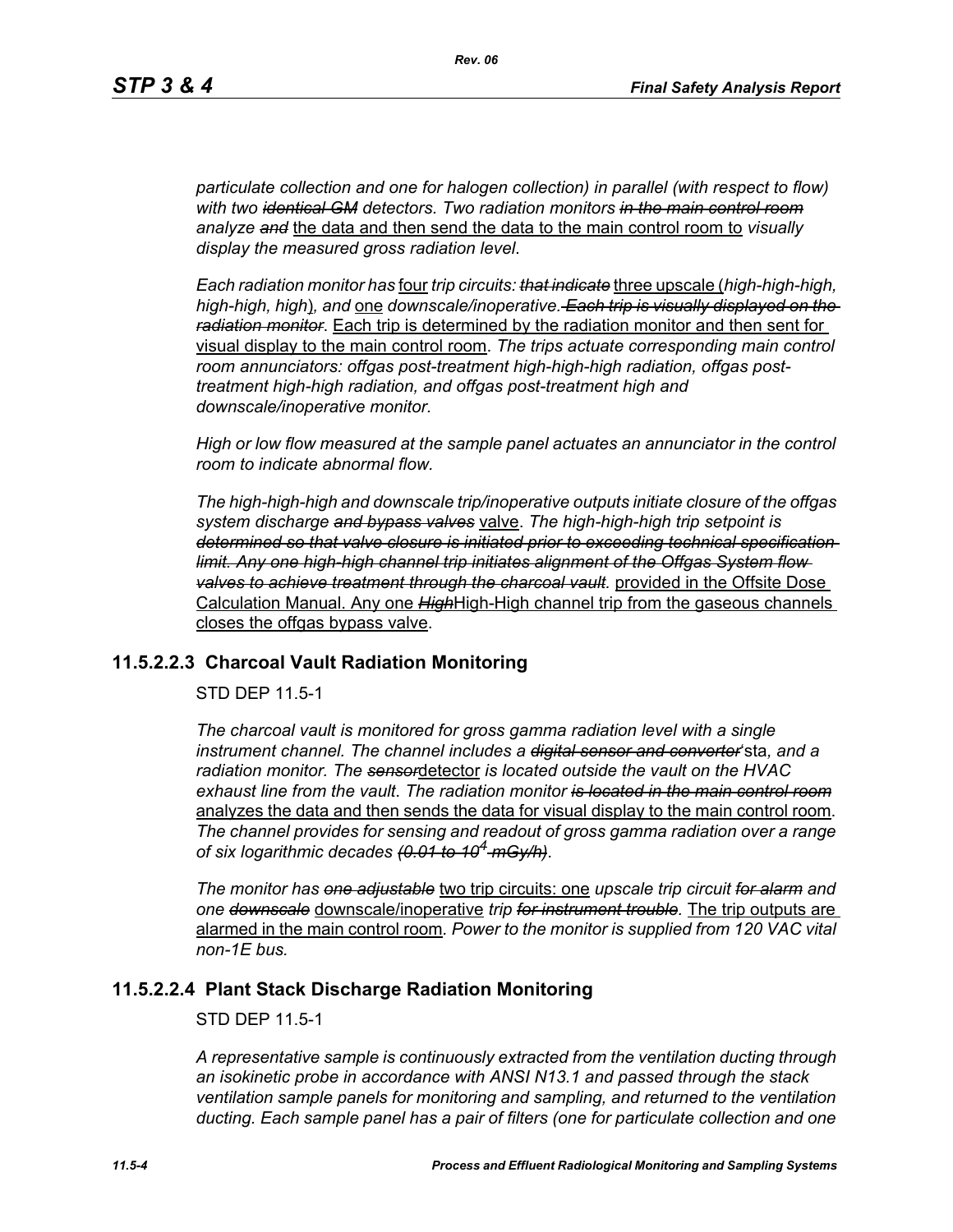*for halogen collection) in parallel (with respect to flow) for continuous gaseous radiation sampling. The radiation detector assembly consists of a shielded gas chamber that houses a scintillation detector and a check source. The extended range detector assembly consists of an ionization* a *chamber which measures radiation levels up to 3700* 3.7 x 10<sup>3</sup> *MBq/cm3. A radiation monitor in the main control room analyzes and visually displays* the data and then sends it to the main control room to display *the measured radiation level. These sensors are qualified to operate under accident conditions*.

*The radiation monitor initiates trips* has three trip circuits*: for alarm indications on* two upscale (*high-high, high*)*, and* one *low* downscale/inoperative *radiation from each detector assembly.* These trip outputs are alarmed in the main control room. *Also, the sampled line is monitored for high or low flow indications and alarming.*

# **11.5.2.2.5 Radwaste Liquid Discharge Radiation Monitoring**

STD DEP 11.5-1

*Liquid waste can be discharged from the sample tanks containing liquids that have been processed through one or more treatment systems such as evaporation, filtration, and*/or *ion exchange. During the discharge, the liquid is extracted from the liquid drain treatment process pipe, passed through a liquid sample panel which contains a detection assembly for gross radiation monitoring, and returned to the process pipe. The detection assembly consists of a scintillation detector mounted in a shielded sample chamber equipped with a check source. A radiation monitor in the control room analyzes* and transmits the measured gross radiation level to the main control room for visual display. *and visually displays the measured gross radiation level.*

# **11.5.2.2.6 Reactor Building Cooling Water Radiation Monitoring**

STD DEP T1 3.4-1

STD DEP 11.5-1

*Each channel consists of a scintillation detector which is located in a well near the RCW heat exchanger exit pipe. Radiation detected from the three channels is multiplexed and fed into a common radiation monitor.* The output signal from each detector is sent to a separate radiation monitor*. This monitor provides individual channel trips* two trip circuits*:* one upscale *on high* (high) *radiation level and* one *downscale/inoperative indication for annunciation in the control room. Power to the monitors is provided from the non-1E vital 120 VAC source*.

# **11.5.2.2.8 Turbine Building Ventilation Exhaust Monitoring**

STD DEP T1 3.4-1

STD DEP 11.5-1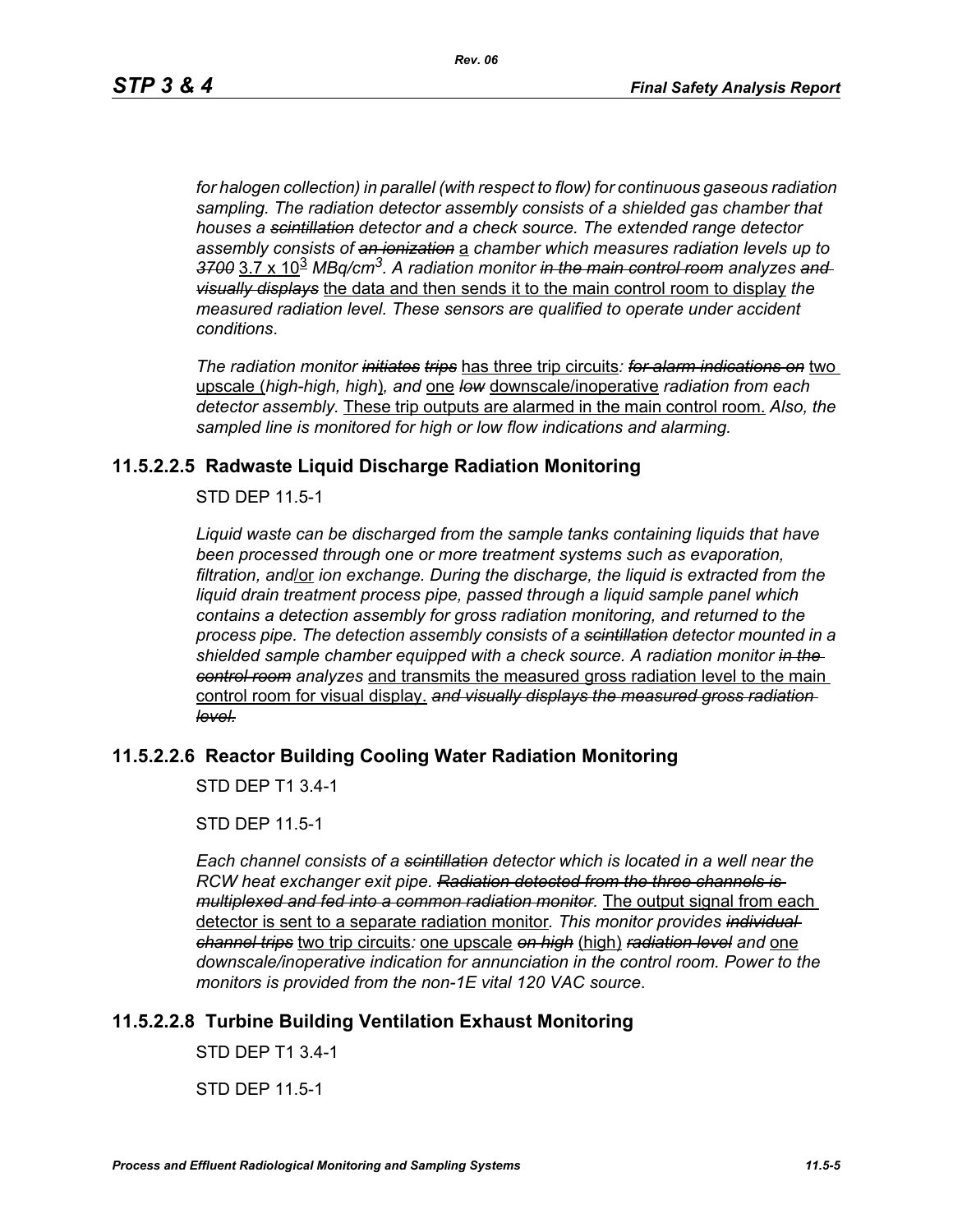*This subsystem monitors the vent discharge in the Turbine Building for gross radiation*  levels. This includes the discharge from the mechanical vacuum pump. The monitoring *is provided by four channels (two redundant sets). Two redundant channels monitor radiation in the compartment area air exhaust duct and the other two redundant channels monitor the radiation in the ventilation system air exhaust from the clean area. Each channel uses a digital detector located adjacent to the monitored exhaust duct. The outputs from each set of detectors are multiplexed and then fed into two separate radiation monitors for display, recording and annunciation.* The output signal from each detector is processed by a separate radiation monitor and then transmitted to the main control room for alarm and display*. Each monitor provides alarm trips on radiation high* two trip circuits: one upscale (high) *and* one *on radiation low (one downscale/inoperative).*

# **11.5.2.2.9 Turbine Gland Seal Condenser Exhaust Discharge Monitoring**

STD DEP T1 3.4-1

STD DEP 11.5-1

*This subsystem monitors the offgas releases to the stack from the turbine gland seal system. The offgas releases are continuously sampled and monitored for noble gases by a scintillation detector. The output signal is multiplexed and then fed to a shared radiation monitor in the main control for display, recording and annunciation* The output signal from each detector is processed by a separate radiation monitor and then transmitted to the main control room for alarm and display*. This monitor provides two* three *trip alarms* circuits: two upscale, (high-high*, one on radiation*, *high) and one on radiation low (downscale/inoperative)*.

#### **11.5.2.2.10 Standby Gas Treatment System Radiation Monitoring**

STD DEP 11.5-1

*Two ionization chamber detectors are physically located downstream of the exhaust fans on the exhaust duct to the stack and are utilized to monitor the high levels of radioactivity expected under accident conditions. Two other scintillation detectors are used during offgas sampling of the gas exhaust to the stack to monitor the normal level of radioactivity expected during normal plant operation.*

*The subsystem consists of four instrumented channels. Each channel consists of a detector and a main control room radiation monitor.*

*Each radiation monitor has four* three *trip circuits: two upscale* (high-high and high)*, one inoperative and one downscale* downscale/inoperative*. All trips are displayed on the appropriate radiation monitor and each actuates a main control room annunciator for high-high, high and low*downscale*/inoperative indications.*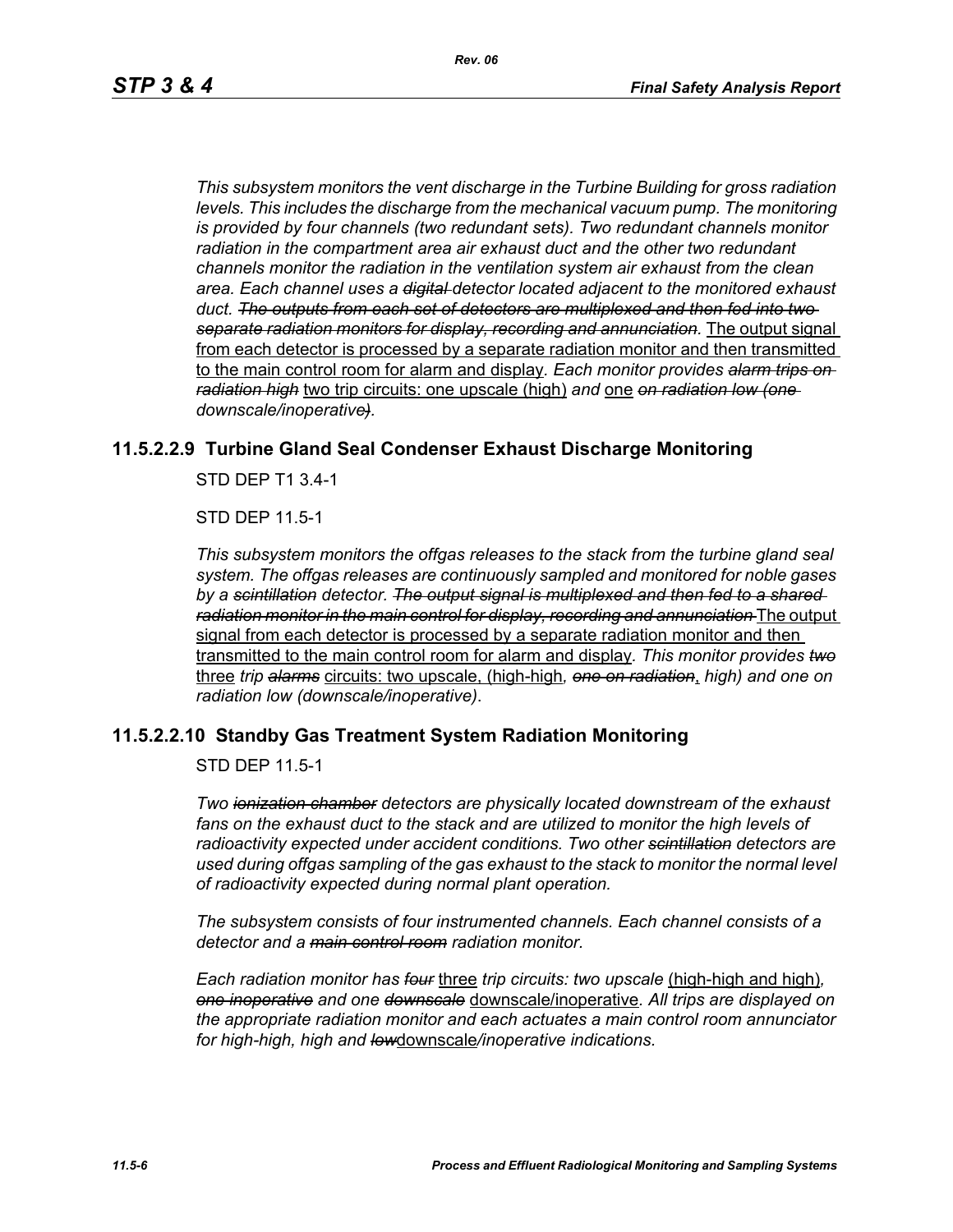# **11.5.2.2.11** *Incinerator Stack Discharge Radiation Monitoring* **(Not Used)**

STD DEP 11.5-1

*This subsystem monitors the radioactivity in the discharge from the incinerator stack during burning of low radioactive waste. A representative sample from the discharge path is drawn through an isokinetic probe and routed to a local sample panel in the Radwaste Building for monitoring and particle collection. The sample panel houses the radiation detector assembly, a pair of filters for collection of airborne particulates and halogens, the vacuum pumps and associated plumbing, and a gamma check source for testing operability of the radiation channel. Also, the sample panel includes provisions for purging from the Radwaste Building control room.*

*The local sample panel and the radiation monitor are powered from 120 VAC instrument power.*

*The radiation monitor initiates trips on high and high-high levels and on downscale/inoperative indication. These trips are alarmed in the Radwaste Building control room. On high-high trip, the incinerator exhaust fans are shutdown to terminate any further discharge from the stack.*

# **11.5.2.2.12 Main Steamline (MSL) Radiation Monitoring**

STD DEP T1 2.3-1

STD DEP 11.5-1

*This subsystem monitors the gamma radiation level of the steam transported by the main steamlines in the MSL tunnel. The normal radiation level is produced primarily by coolant activation gases plus smaller quantities of fission gases being transported with the steam. In the event of a gross release of fission products from the core, the monitoring channels provide trip signals to the Leak Detection and Isolation System.*

*The MSL radiation monitors consist of four redundant instrument channels. Each channel consists of a local detector (ion chamber) and a control room radiation monitor. Power for channels A, B, C, and D monitors is supplied from vital 120 VAC divisions 1, 2, 3 and 4, respectively. All four channels are physically and electrically independent of each other.*

*The detectors are physically located near the main steamlines (MSL) just downstream of the outboard MSIVs in the steam tunnel. The detectors are geometrically arranged and are capable of detecting significant increases in radiation level with any number of main steamlines in operation. Table 11.5-1 lists the location and range of the detectors.*

*Each radiation monitor hasT four*three *trip circuits: two upscale (high-high and high),*  and *one downscale (low), and one inoperativedownscale/inoperative. Each trip is visually displayed on the affected radiation monitor. A high-high or inoperative trip in the radiation monitor results in a channel trip which is provided to the Reactor Protection System (RPS) and to the Leak Detection and Isolation System (LDS). Any two-out-of-four channel trip results in initiation of MSIV closure, reactor scram, main*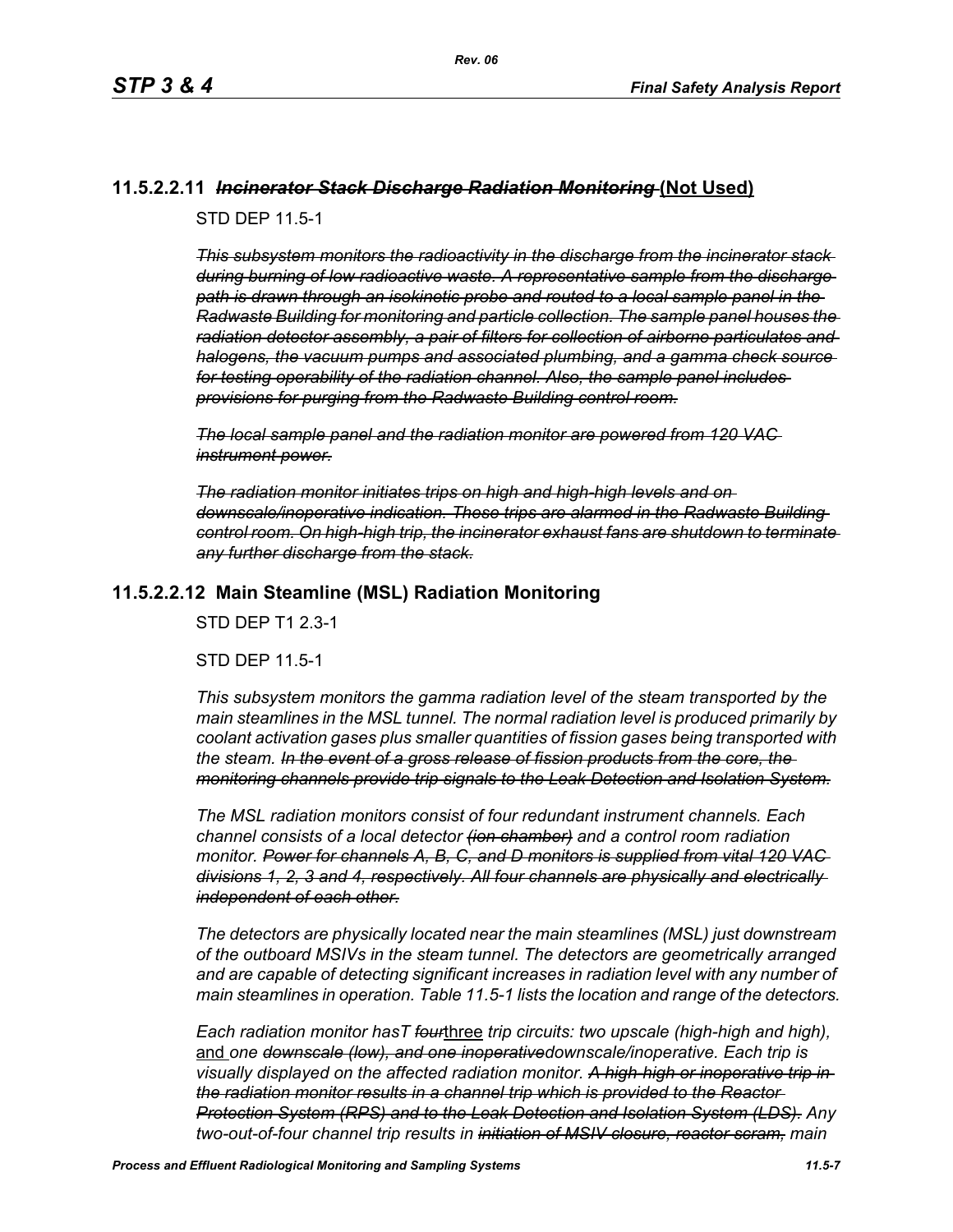*condenser mechanical vacuum pump (MVP) shutdown, and MVP line discharge valve closure. High and low trips do not result in a channel trip. Each radiation monitor displays the measured radiation level in mGy/h* mSv/h. *All channel trips are annunciated in the main control room.*

# **11.5.3 Effluent Monitoring and Sampling**

#### **11.5.3.4 Setpoints**

STD DEP 7.1-1

*The trip setpoints that initiate automatic isolation functions are specified in the plant Technical Specifications Instrument Setpoint Summary Report as indicated in Table [11.5-1.](#page-11-0)*based on calculations developed in accordance with controlled plant procedures or, if pertaining to gaseous or liquid releases within the scope of the Offsite Dose Calculation Manual (ODCM), in accordance with the ODCM.

#### **11.5.4.3 Implementation of General Design Criterion 64**

STD DEP 11.5-1

*Radiation levels in radioactive and potentially radioactive process streams are monitored for radioactivity releases. These include:*

- *(3) Carbon* Charcoal *vault vent*
- *(5) Incinerator stack discharge*

#### **11.5.5.1 Inspection and Tests**

STD DEP 11.5-1

*The following monitors have alarm trip circuits which can be tested by using test signals or portable gamma sources:*

#### *(9) Carbon vault vent* Charcoal vault *exhaust*

*The following monitors include built-in check sources and purge systems which can be operated from the main control room:*

#### *(7) Incinerator stack discharge*

#### **11.5.5.2 Calibration**

STD DEP 11.5-1

*Calibration of radiation monitors is performed using certified commercial radionuclide sources traceable to the National Institute of Standards and Technology. The overall reproducibility of calibration is limited to ±15%. The source-detector geometry during primary calibration will be mechanically precise enough to ensure that positioning errors of either instruments or radiation sources do not affect the calibration accuracy by more than ±3%. Each continuous monitor is calibrated during plant operation or*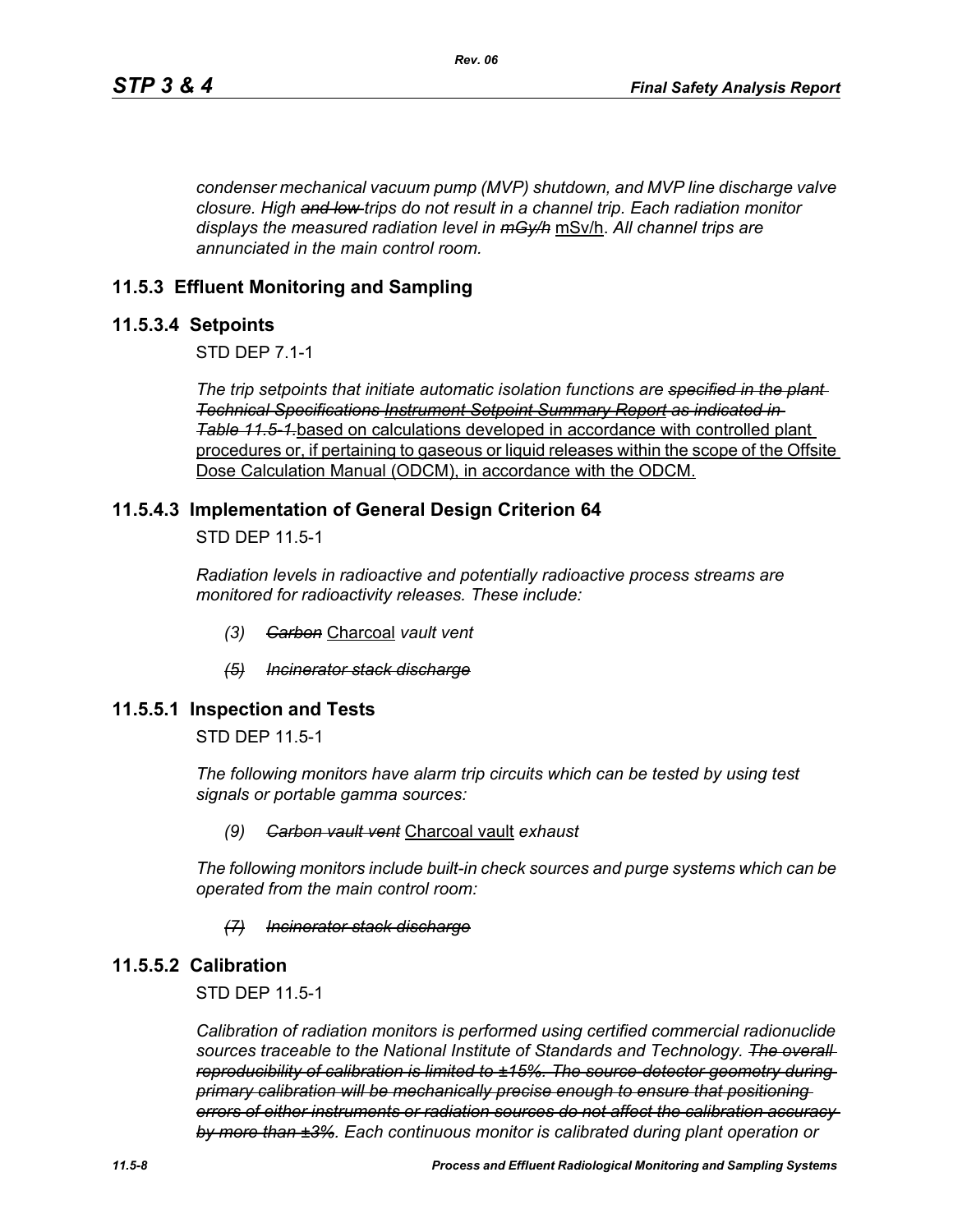during the refueling outage if the detector is not readily accessible during power operation*. Calibration can also be performed on the applicable instrument by using liquid or gaseous radionuclide standards or by analyzing particulate iodine or gaseous grab samples with laboratory instruments.*

*The following monitors display the gross gamma signal in counts/min:*

*Rev. 06*

- *(1) Offgas post-treatment*
- *(2) Plant stack discharge (low to normal levels)*
- *(3) Radwaste liquid discharge*
- *(4) SGTS offgas discharge (low to normal levels)*
- *(5) Reactor Building cooling water intersystem leakage*
- *(6) Radwaste Building ventilation exhaust*
- *(7) Main turbine gland seal condenser offgas exhaust*
- *(8) Incinerator stack discharge*

*The following monitors are calibrated to provide measurements of the gross gamma dose rate in mGy/h:*

- *(1) Main steamline tunnel area*
- *(2) Reactor Building ventilation exhaust*
- *(3) Fuel handling area ventilation exhaust*
- *(4) Charcoal vault vent exhaust*
- *(5) Control Building air intake supply*
- *(6) Turbine Building ventilation exhaust*
- *(7) SGTS offgas discharge (high level)*
- *(8) Offgas pre-treatment*
- *(9) Drywell sump liquid discharge*
- *(10) Plant stack discharge (high level)*

#### **11.5.5.3 Maintenance**

STD DEP 11.5-1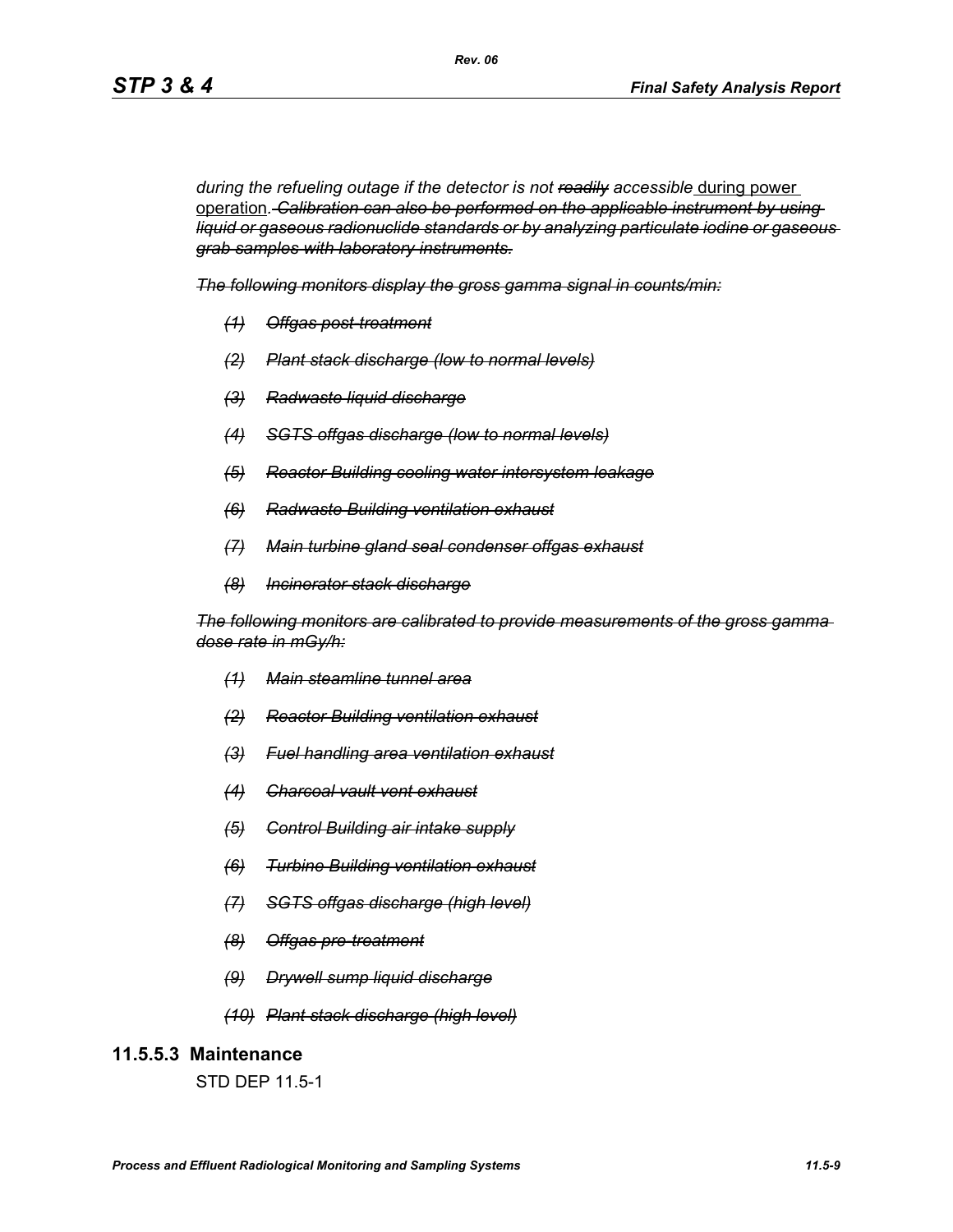*All channel detectors* and *electronics, and recorders are serviced and maintained on an annual* a periodic *basis or in accordance with manufacturers' recommendations to ensure reliable operations. Such maintenance includes cleaning, lubrication and assurance of free movement of the recorder in addition to the replacement or adjustment of any components required after performing a test or calibration check* For sampling systems, skids are designed in order to allow periodic maintenance and cleaning*. If any work is performed which would affect the calibration, a recalibration is performed at the completion of the work.*

# **11.5.6 COL License Information**

# **11.5.6.1 Calculation of Radiation Release Rates**

The following site-specific supplement addresses COL License Information Item 11.4.

The Offsite Dose Calculation Manual (ODCM) contains the methodology and parameters used for calculation of offsite doses resulting from gaseous and liquid effluents. The ODCM addresses the methods for the conversion of the radiation measurements of gaseous discharge from the main plant stack into release rates.

# **11.5.6.2 Compliance with the Regulatory Shielding Design Basis**

The following site-specific supplement addresses COL License Information Item 11.5.

The operations of the sampling systems for Standby Gas Treatment and main stack effluent monitoring will be implemented by operation and maintenance procedures. The design will, as demonstrated in shielding calculations, comply with the shielding requirements for accident conditions, as stipulated in NUREG-0737, Item II.F.1, clarification 2 of Attachment 2. Equipment design or procurement specifications will contain the necessary shielding requirements. (COM 11.5-1)

# **11.5.6.3 Provisions for Isokinetic Sampling**

The following site-specific supplement addresses COL License Information Item 11.6.

Procedures will be developed prior to fuel load, *consistent with ABWR Licensing Topical Report NEDO NEDO-33297, dated January 2007, "Advanced Boiling Water Reactor (ABWR) Procedures Development Plan,"*in accordance with the plant operating procedure development plan in Section 13.5 to include the collection techniques used to extract representative samples of radioactive iodines and particulates. Collecting and sampling procedures will require isokinetic conditions within 20% of the flow rate are maintained to assure that a representative sample from the effluent stream is taken as stipulated in NUREG-0737, Item II.F.1, clarification 3 of Attachment 2. (COM 11.5-2)

# **11.5.6.4 Sampling of Radioactive Iodines and Particulates**

The following site-specific supplement addresses COL License Information Item 11.7.

Procedures will be developed prior to fuel load, *consistent with ABWR Licensing Topical Report NEDO NEDO-33297, dated January 2007, "Advanced Boiling Water*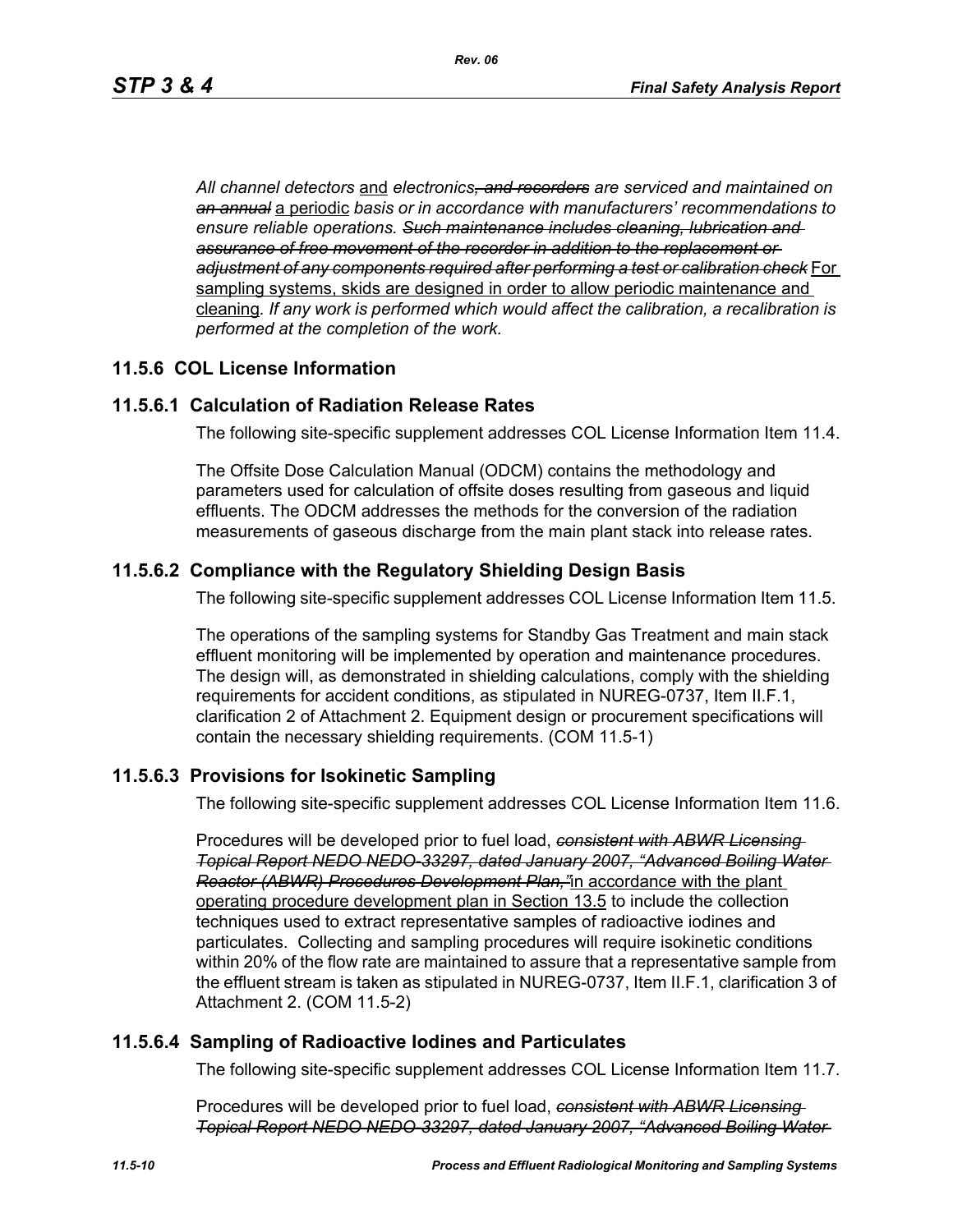*Reactor (ABWR) Procedures Development Plan,"*in accordance with the plant operating procedure development plan in Section 13.5 to include the collection techniques used to extract representative samples of radioactive iodines and particulates to be used following an accident to quantify releases for dose calculations and assessment as stipulated in NUREG-0737, Item II.F.1-2. (COM 11.5-3)

## **11.5.6.5 Calibration Frequencies and Techniques**

The following site-specific supplement addresses COL License Information Item 11.8.

Procedures will be developed prior to fuel load, *consistent with ABWR Licensing Topical Report NEDO NEDO-33297, dated January 2007, "Advanced Boiling Water Reactor (ABWR) Procedures Development Plan,"*in accordance with the plant operating procedure development plan in Section 13.5 to specify the calibration frequencies and techniques for the radiation sensors based on equipment data provided by the vendor. (COM 11.5-4)

#### **11.5.7S Additional Information**

This subsection supplements the information provided in the reference DCD as discussed in Section C.III.1.11.5 of Regulatory Guide 1.206.

The ODCM for STP 3 & 4 will incorporate NEI 07.09A (Revision 0), "Generic FSAR Template Guidance for Offsite Dose Calculation Manual (ODCM) Program Description," March 2009.

The effluent radiation monitors provide the means to control releases of radioactive material to the environment to maintain the releases ALARA in accordance with Appendix I to 10 CFR Part 50. Compliance with the numerical guidance provided in Appendix I to 10 CFR 50 is discussed in Section 12.2.2.24. The cost benefit analyses for augments to the liquid and gaseous waste management systems, as required by Appendix I to 10 CFR 50, are discussed in Sections 11.2.1.2 and 11.3.11.1.

The Radiological Environmental Monitoring Program (REMP) for STP 3 & 4 is expected to be integrated with that of STP 1 & 2 as part of the ODCM and is consistent with Regulatory Guide 4.15, "Quality Assurance for Radiological Monitoring Programs (Normal Operation)–Effluent Streams and the Environment." Quality assurance is provided in the existing NRC-approved REMP through accredited training programs and personnel qualification programs, a measurement assurance program that includes Inter-laboratory Comparison Program tests, and administrative and technical procedures governing the monitoring and analyses program for all activities, including computational checks.

Control checks and tests are applied to the analytical operations by means of duplicate and/or split analyses of selected samples, and by the introduction of environmental samples with known nuclide concentrations. Calibrations are confirmed by participation in the Nuclear Energy Institute/National Institute of Standards and Technology Measurement Assurance Program.

 $\blacksquare$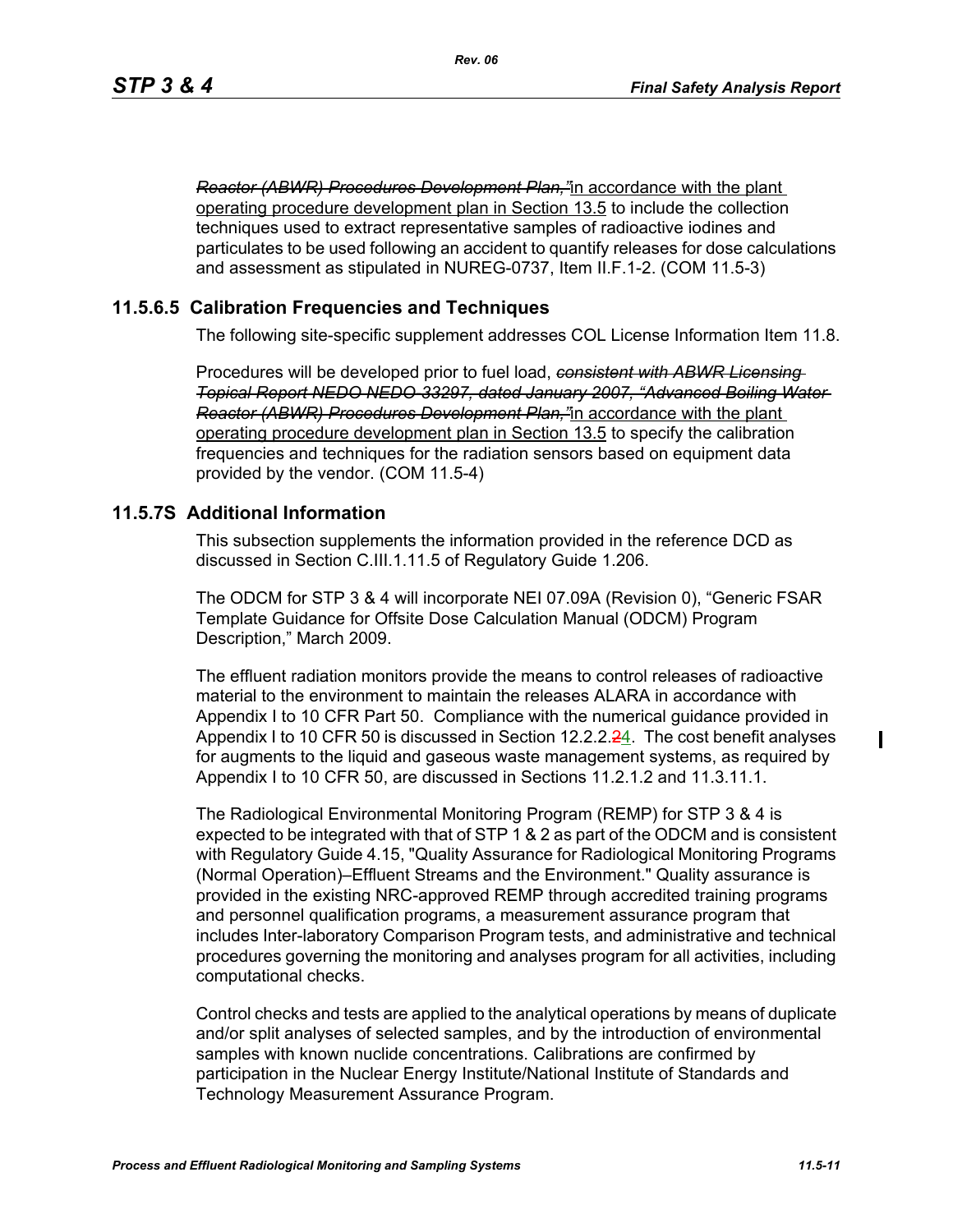<span id="page-11-0"></span>

| Monitored Process <sup>tt</sup>          | No. of<br><b>Sample Line or Detector</b> |                                                                                      |                                                     | <b>Setpoint</b>                                                                                     |              |  |
|------------------------------------------|------------------------------------------|--------------------------------------------------------------------------------------|-----------------------------------------------------|-----------------------------------------------------------------------------------------------------|--------------|--|
|                                          | <b>Channels</b>                          | Location                                                                             | <b>Channel Range<sup>*</sup></b>                    | <b>ACF Trip</b>                                                                                     | <b>Scale</b> |  |
| A. Safety-Related Monitors               |                                          |                                                                                      |                                                     |                                                                                                     |              |  |
| Main steamline tunnel area               | 4                                        | Immediately down-stream of<br>plant main steamline isolation-<br><del>valve</del>    | 4 <del>E<sup>-2</sup> to 1E<sup>4</sup> mSv/h</del> | Instrument Setpoint 6 dec. log<br>Summary Report                                                    |              |  |
| Reactor Building vent<br>exhaust         | 4                                        | Exhaust duct upstream of exhaust $1E^{-4}$ to 1 mSv/h<br>ventilation isolation valve |                                                     | <b>Instrument Setpoint</b> 4 dec. log<br>Summary<br>ReportOffsite Dose<br><b>Calculation Manual</b> |              |  |
| Control Building air intake              | 8 <sup>†</sup>                           | Intake duct upstream of intake<br>ventilation isolation valve                        | $1E^{-4}$ to 1 mSv/h                                | Instrument Setpoint 4 dec. log<br>Summary<br>ReportBased on<br>setpoint calculation                 |              |  |
| Drywell sump discharge                   | $\overline{2}$                           | Drain line from LCW & HCW<br>sumps                                                   | $1E^{-2}$ to $1E^{4}$ mSv/h                         | <b>Instrument Setpoint</b> 6 dec. log<br>Summary<br>ReportBased on<br>setpoint calculation          |              |  |
| Fuel handling area air vent<br>exhaust   | 4                                        | Locally above operating floor                                                        | $10^{-3}$ to 10 mSv/h                               | <b>Instrument Setpoint-</b><br>Summary<br>ReportOffsite Dose<br><b>Calculation Manual</b>           | 4 dec. log   |  |
| <b>ACF = Automatic Control Function;</b> |                                          |                                                                                      |                                                     |                                                                                                     |              |  |

11.5-12

*STP 3 & 4*

*Rev. 06*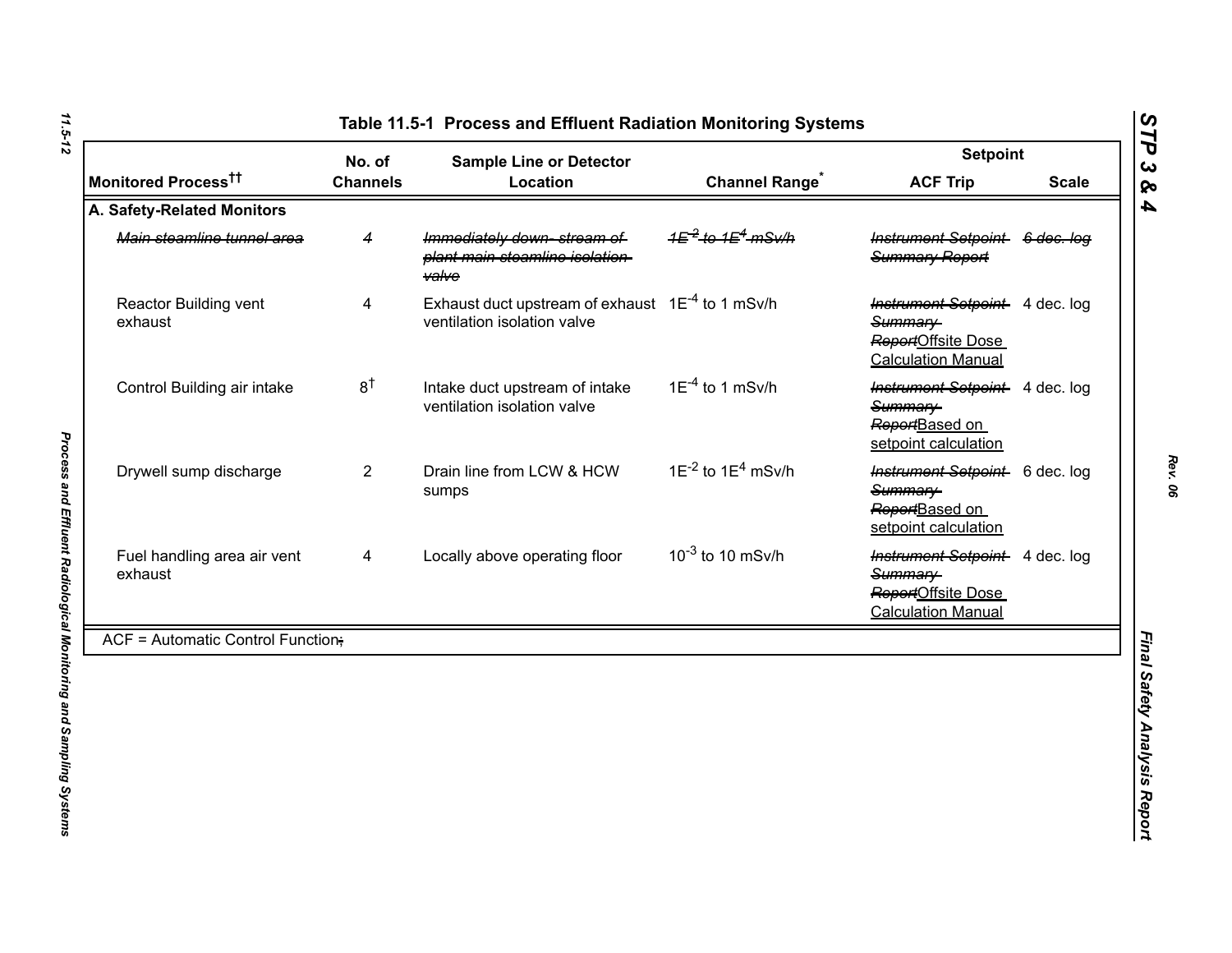|                                                 | No. of          | <b>Sample Line or Detector</b>                                        |                                                                                   | <b>Setpoint</b>                                                                              |              |
|-------------------------------------------------|-----------------|-----------------------------------------------------------------------|-----------------------------------------------------------------------------------|----------------------------------------------------------------------------------------------|--------------|
| Monitored Process <sup>††</sup>                 | <b>Channels</b> | Location                                                              | <b>Channel Range<sup>*</sup></b>                                                  | <b>ACF Trip</b>                                                                              | <b>Scale</b> |
| <b>B. Monitors Required for Plant Operation</b> |                 |                                                                       |                                                                                   |                                                                                              |              |
| Main steamline tunnel area                      | 4               | Immediately down-stream of<br>plant main steamline isolation<br>valve | $1E^{-2}$ to $1E^{4}$ mSv/h                                                       | Based on setpoint<br>calculation                                                             | 6 dec. log   |
| Radwaste liquid discharge                       | 1               | Sample line                                                           | $10^{-1}$ to $10^{4}$ cpm                                                         | Instrument Setpoint 5 dec. log<br>Summary<br>ReportOffsite Dose<br><b>Calculation Manual</b> |              |
| <b>Reactor Building cooling</b><br>water system | 3               | RCW Hx line exit                                                      | $10^{-1}$ to $10^{4}$ cpm                                                         | None                                                                                         | 5 dec. log   |
| Offgas post-treatment                           | $\overline{2}$  | Sample line                                                           | 10 to $10^6$ cpm                                                                  | Offsite Dose<br><b>Calculation Manual</b>                                                    | 5 dec. log   |
| Offgas pre-treatment                            | 1               | Sample line                                                           | 1E $^{-2}$ - <sup>2</sup> to 1E <sup>4</sup> mSv/h                                | None                                                                                         | 6 dec. log   |
| Charcoal vault vent                             | 1               | On charcoal vault HVAC exhaust<br>line                                | 1E- $^{2}$ - $^{2}$ to 1E <sup>4</sup> mSv/h                                      | None                                                                                         | 6 dec. log   |
| Plant stack discharge                           | $2^{**}$        | Sample line                                                           | 10 to $10^6$ cpm                                                                  | None                                                                                         | 5 dec. log   |
|                                                 |                 | Sample line                                                           | 10 <sup>-13</sup> to 10 <sup>-6</sup> Amps (1E- <sup>-2</sup> to<br>$1E^4$ mSv/h) | None                                                                                         | 6 dec. log   |
| Radwaste Building exhaust<br>vent               | 1               | Exhaust ducts                                                         | 10 to $10^6$ cpm                                                                  | None                                                                                         | 5 dec. log   |
| Turbine Building vent<br>exhaust                | 4               | Exhaust duct                                                          | $1E^{-4}$ to 1 mSv/h                                                              | None                                                                                         | 4 dec. log   |
| ACF = Automatic Control Function;               |                 |                                                                       |                                                                                   |                                                                                              |              |

11.5-13

*Rev. 06*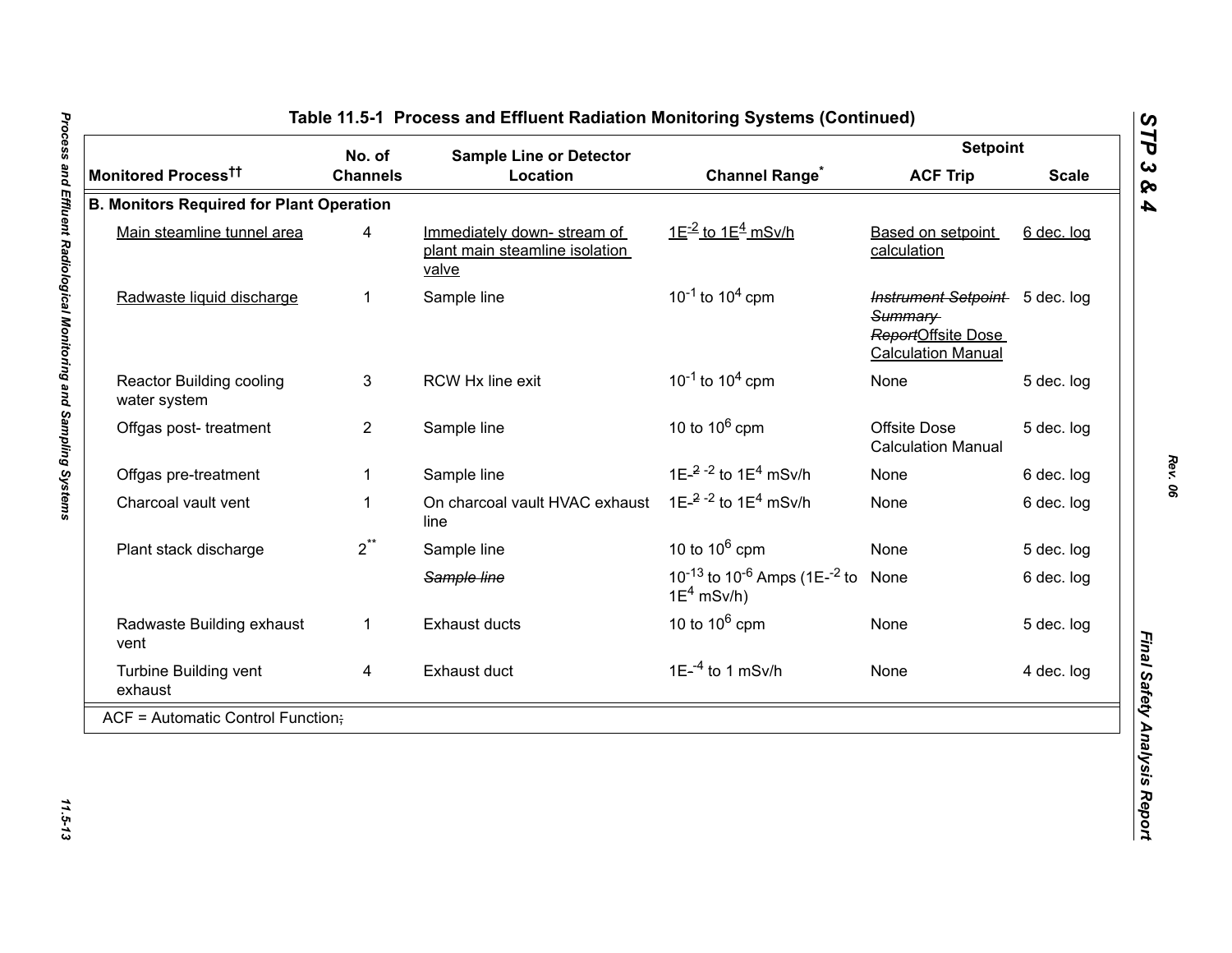| No. of<br><b>Sample Line or Detector</b>                    |                 |                                                                                                                                                                                            |                                                                                                             | <b>Setpoint</b> |              |
|-------------------------------------------------------------|-----------------|--------------------------------------------------------------------------------------------------------------------------------------------------------------------------------------------|-------------------------------------------------------------------------------------------------------------|-----------------|--------------|
| Monitored Process <sup>tt</sup>                             | <b>Channels</b> | Location                                                                                                                                                                                   | <b>Channel Range<sup>*</sup></b>                                                                            | <b>ACF Trip</b> | <b>Scale</b> |
| <b>B. Monitors Required for Plant Operation (Continued)</b> |                 |                                                                                                                                                                                            |                                                                                                             |                 |              |
| <b>Standby Gas Treatment</b>                                | $2^{**}$        | SGTS exhaust air duct                                                                                                                                                                      | 1 to $10^6$ cpm                                                                                             | None            | 6 dec. log   |
| System offgas                                               |                 | downstream of exhaust fans                                                                                                                                                                 | 10 <sup>-13</sup> to 10 <sup>-6</sup> Amps (1E <sup><math>-2</math></sup> <sup>-2</sup><br>to $1E^4$ mSv/h) | None            | 6 dec. log   |
| Turbine gland seal<br>condenser offgas                      | 1               | Sample line                                                                                                                                                                                | 1 to $10^6$ cpm                                                                                             | None            | 6 dec. log   |
| ACF = Automatic Control Function;                           |                 |                                                                                                                                                                                            |                                                                                                             |                 |              |
| 4 Channels for each air intake                              |                 | †† The alarms and indication for these radiation detectors are displayed locally and in the main control room.<br>One each of two different detector types is required to cover the range. |                                                                                                             |                 |              |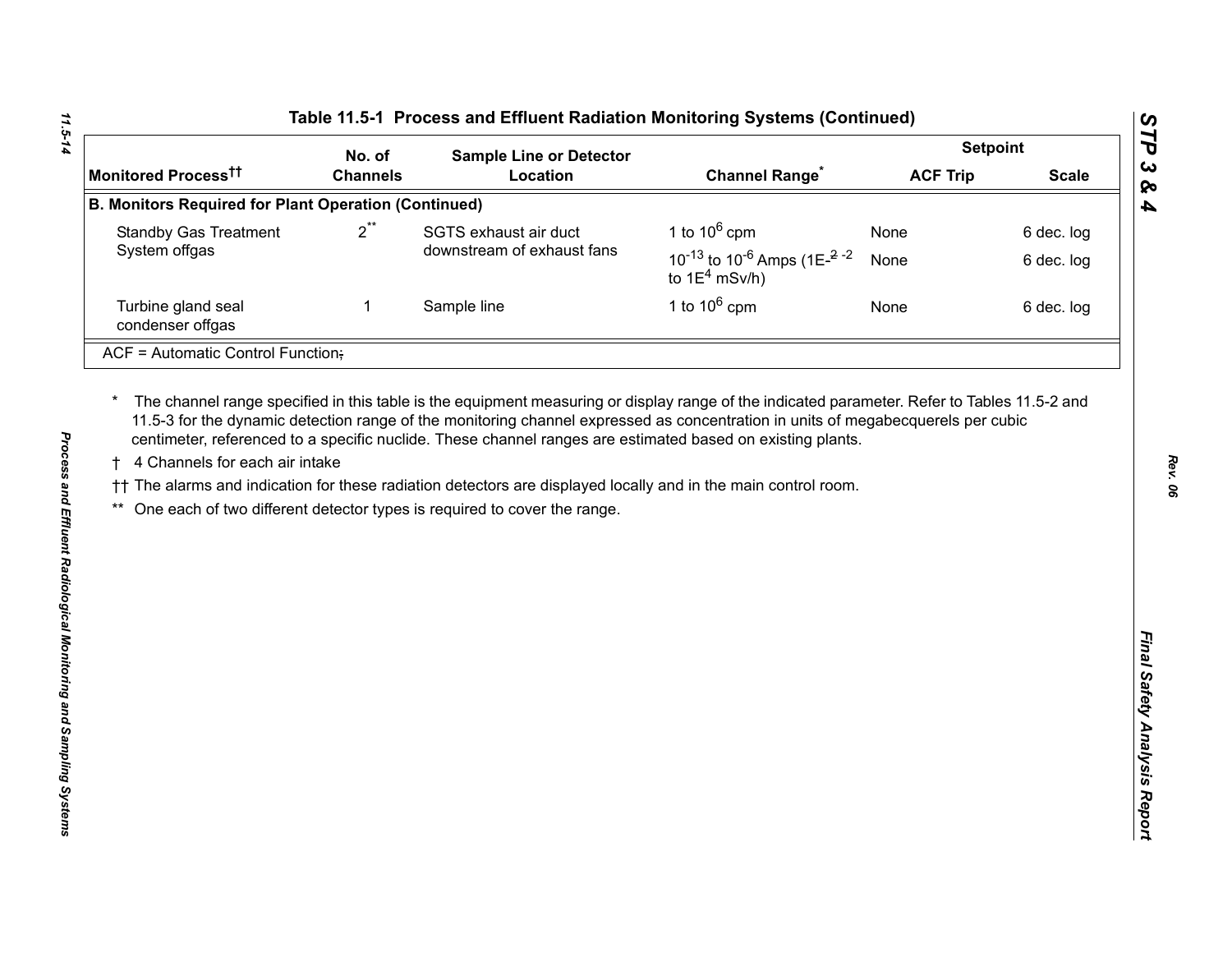| <b>Radiation Monitor</b>                | Configuration                 | <b>Dynamic Detection</b><br>Range <sup>*</sup>                        | <b>Principal</b><br><b>Radionuclides</b><br><b>Measured</b> | Expected Activity <sup>†</sup>                     | <b>Alarms and Trips</b>                                             |
|-----------------------------------------|-------------------------------|-----------------------------------------------------------------------|-------------------------------------------------------------|----------------------------------------------------|---------------------------------------------------------------------|
| Offgas post-treatment                   | Offline                       | $3.7 \times 10^{-5}$ to 3.7<br>MBq/cm <sup>3</sup>                    | $Xe-133^{\ddagger}$<br>Cs-137<br>$I - 131$                  | 1.1 x $10^{-3}$ MBq/cm <sup>3</sup>                | Flow H/L<br><b>DNSC/INOP</b><br>High<br>High-High<br>High-High-High |
| Offgas pre-treatment                    | Adjacent to sample<br>chamber | 3.7 x10 <sup>-5</sup> to 3.7x10 <sup>2</sup><br>MBq/cm <sup>3</sup>   | Noble gases fission<br>products                             | $\sim$ 1.1x10 <sup>-2</sup> MBq/cm <sup>3</sup>    | High-High<br>High<br><b>DNSC/INOP</b><br>Flow H/L                   |
| Main steamline tunnel<br>area           | Adjacent to<br>steamlines     | $1.0x10^{-2}$ mSv/h to<br>$1.0x104$ mSv/h                             | Coolant activation gases   ~1 mSv/h                         |                                                    | High-High<br>High<br>DNSC/INOP<br><b>INOP</b>                       |
| Charcoal vault                          | Inline                        | $3.7x10^{-5}$ to 37<br>MBq/cm <sup>3</sup>                            | Noble gases                                                 | Negligible                                         | High<br><b>LowINOP</b>                                              |
| T/B vent exhaust                        | Inline                        | $3.7x10^{-7}$ to $3.7x10^{-3}$<br>MBq/cm <sup>3</sup>                 | $Xe-133^{\ddagger}$<br>Xe-135                               | $~1.48x10^{-6}$ MBq/cm <sup>3</sup>                | High<br><b>DNSC/INOP</b>                                            |
| <b>Reactor Building vent</b><br>exhaust | Inline                        | 3.7x10 <sup>-7</sup> to 3.7 x 10 <sup>-3</sup><br>MBq/cm <sup>3</sup> | Noble gases<br>$Xe-133^{\ddagger}$<br>Xe-135                | $~1.48x10^{-6}$ MBq/cm <sup>3</sup>                | High-High<br>High<br><b>DNSC/INOP</b>                               |
| Plant stack discharge<br>(normal range) | Offline                       | $3.7 \times 10^{-9}$ to 3.7x10 <sup>-3</sup><br>MBq/cm <sup>3</sup>   | $Xe-133^{\ddagger}$<br>Cs-137<br>$I-131$                    | $~1.85x10^{-6}$ MBq/cm <sup>3</sup>                | High-High<br>High<br><b>DNSC/INOP</b><br>Flow H/L                   |
| Plant stack (high-<br>range)            | Offline                       | $3.7x10^{-4}$ to 3.7x10 <sup>3</sup><br>MBq/cm <sup>3#</sup>          | $Xe-133^{1}$                                                | $~1.85x10E-$ <sup>6-6</sup><br>MBq/cm <sup>3</sup> | Flow H/L<br><b>DNSC/INOP</b><br>High<br>High-High                   |

Process and Effluent Radiological Monitoring and Sampling Systems *Process and Effluent Radiological Monitoring and Sampling Systems 11.5-15*

11.5-15

*Rev. 06*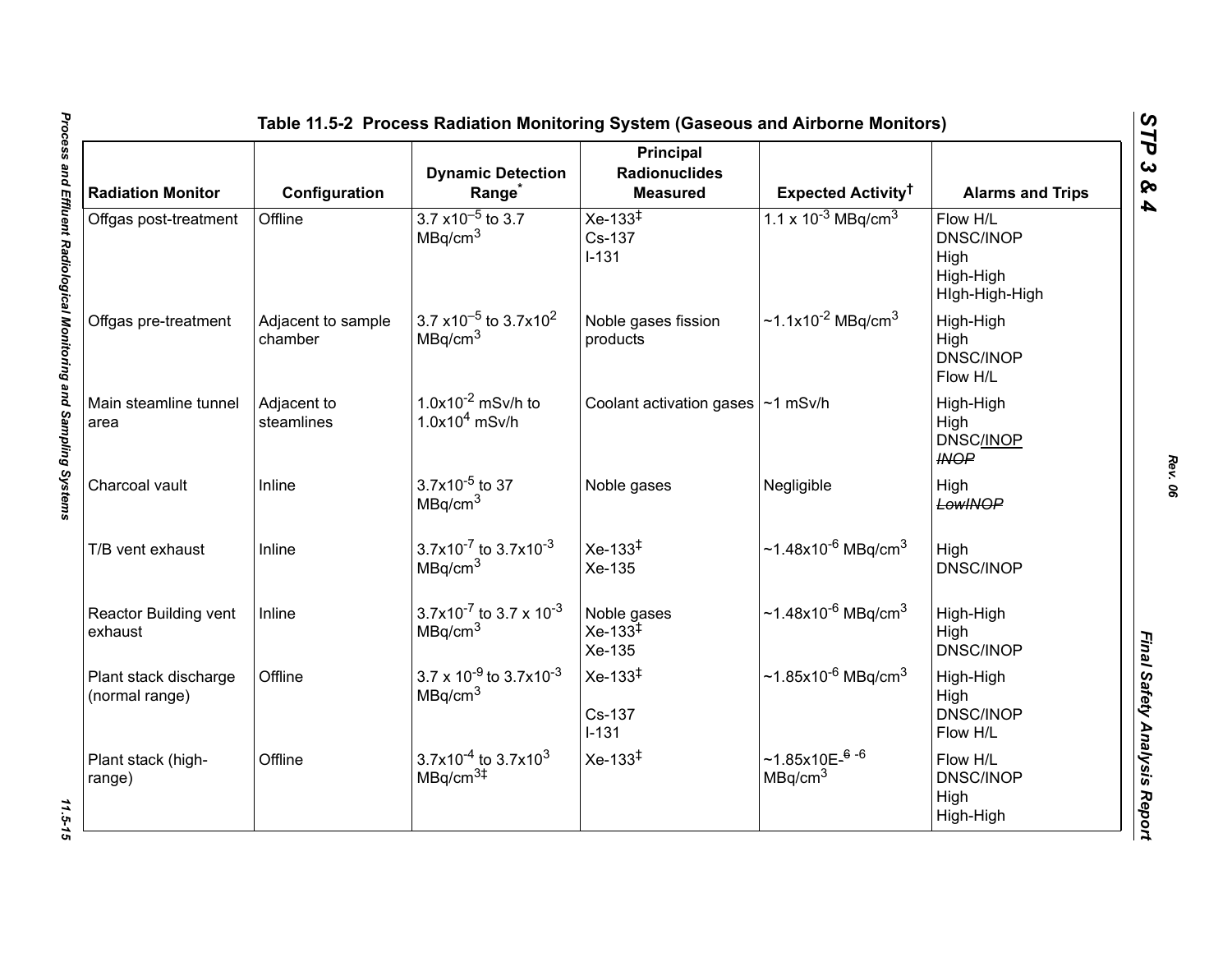<span id="page-15-0"></span>

| <b>Radiation Monitor</b>                          | Configuration | <b>Dynamic Detection</b><br>Range                                     | Principal<br><b>Radionuclides</b><br><b>Measured</b> | Expected Activity <sup>†</sup>                   | <b>Alarms and Trips</b>                           |
|---------------------------------------------------|---------------|-----------------------------------------------------------------------|------------------------------------------------------|--------------------------------------------------|---------------------------------------------------|
| Radwaste Building<br>ventilation exhaust          | Offline       | $3.7 \times 10^{-9}$ to 3.7 x 10 <sup>-3</sup><br>MBq/cm <sup>3</sup> | $Xe-133^{\frac{1}{4}}$<br>Cs-137<br>$I-131$          | $\approx 3.7 \times 10^{-7}$ MBq/cm <sup>3</sup> | High-High<br>High<br>DNSC/INOP<br>Flow H/L        |
| Gland seal condenser<br>exhaust discharge         | Offline       | $3.7x10^{-9}$ to $3.7x10^{-3}$<br>MBq/cm <sup>3</sup>                 | Xe-133<br>$Cs - 137^{\ddagger}$<br>$I-131$           | $\sim$ 3.7x10 <sup>-8</sup> MBq/cm <sup>3</sup>  | High-High<br>High<br><b>DNSC/INOP</b><br>Flow H/L |
| Control Bldg. HVAC air   Inline<br>intake         |               | $3.7x10^{-7}$ to $3.7x10^{-3}$<br>MBq/cm <sup>3</sup>                 | $Xe-133†$                                            | Negligible                                       | High-High<br>High<br><b>DNSC/INOP</b>             |
| Standby Gas<br><b>Treatment System</b><br>exhaust | Offline       | $3.7x10^{-9}$ to $3.7x10^{-3}$<br>MBq/cm <sup>3</sup>                 | Noble gases<br>$Cs - 137^{\ddagger}$<br>$I - 131$    | $\sim$ 1.85x10 <sup>-8</sup> MBq/cm <sup>3</sup> | High-High<br>High<br><b>DNSC/INOP</b><br>Flow H/L |
|                                                   | Inline        | $3.7x10^{-4}$ to $3.7x10^{3}$<br>MBq/cm <sup>3</sup>                  | Noble gases                                          | ~1.85x10 <sup>-8</sup> MBq/cm <sup>3</sup>       | High-High<br>High<br><b>DNSC/INOP</b>             |
| Fuel handling area<br>exhaust                     | Inline        | $3.7x10^{-5}$ to $3.7x10^{-1}$<br>MBq/cm <sup>3</sup>                 | Noble gases                                          | $\sim$ 2.22x10 <sup>-4</sup> MBq/cm <sup>3</sup> | High-High<br>High<br>DNSC/INOP                    |